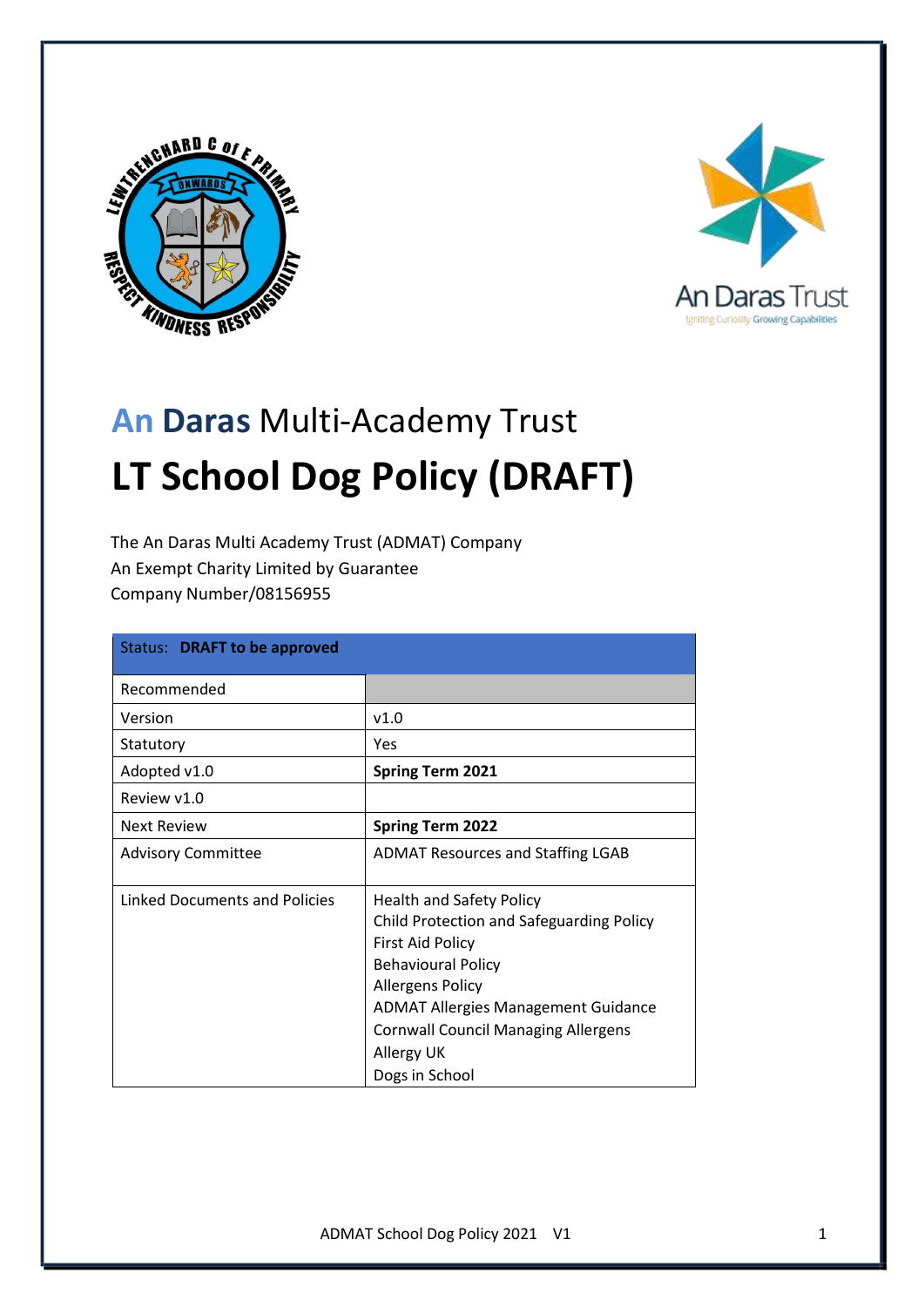## **An Daras Multi Academy Trust**

**Lew Trenchard C of E Primary School Dogs in School Policy**



#### **Aims**

Children will be able to benefit educationally and emotionally, increase their understanding of responsibility and develop empathy and nurturing skills through contact with a dog. In addition to these benefits research has shown that children take great enjoyment from interaction with a dog.

#### **Risk Assessment**

A thorough risk assessment has been carried out and this is included in this document (see appendices). Dogs are not allowed anywhere on the school site at any time unless specifically authorised by the Head of School. This includes drop off and collection times. This policy outlines measures put in place to allow the school dog to be present. A letter will be sent to all stakeholders of the school introducing Lola and provide a 'Frequently Asked Questions' section. Should any other questions be raised, Miss Davy will be available to comment.

### **School Policy**

The dog is owned by Miss Davy. Lola will attend school alongside Miss Davy's working hours. She is fully vaccinated. Miss Davy has private insurance for Lola's health and well-being. Lola is also covered through the school's public liability insurance.

- Only the school dog is allowed on the premises. All other dogs must not come on site unless they are a known therapy dog and the Head of School has been informed beforehand and given written consent.
- The dog is a French Bulldog, chosen because it is an intelligent breed that will respond well to training and which is known to very sociable and friendly.
- The Chair of Governors, Amy Crompton and the governing board agree that a school dog will benefit the children and staff of Lew Trenchard.
- The Trust, governors, staff, parents and children have been informed by letter that a dog will be in school. Miss Davy has produced a risk assessment which has been approved by the Executive Headteacher, insurance company, Trust H&S Lead and governing body. This will be reviewed annually.
- Staff, visitors and children known to have allergic reactions to dogs must not go near the dog. A list of people allergic will be kept on SIMs. All visitors will be informed on arrival that there is a dog in school.
- If the dog is ill she will not be allowed into school.
- The dog will be kept on a lead when moving between classrooms or on a walk and will be under the full control and supervision of a trained adult.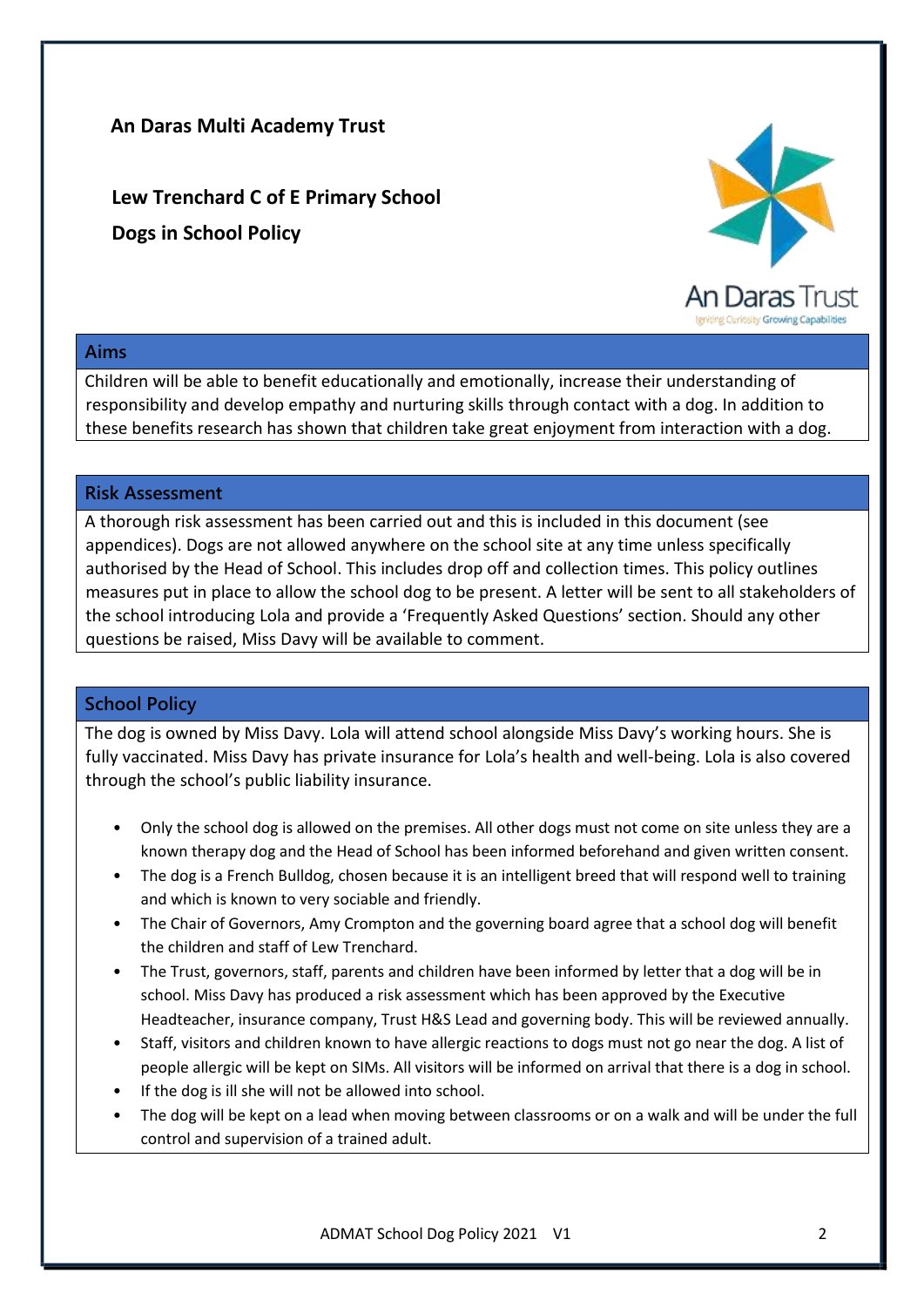- Children must never be left alone with the dog and there must be appropriate adult supervision at all times.
- Children should be reminded of what is appropriate behaviour around the dog. Children should remain calm around the dog. They should not make sudden movements and must never stare into a dog's eyes as this could be threatening for the dog. Children should not put their face near a dog and should always approach it standing up.
- Children must wash their hands before and after stroking the dog and use only their hands to touch the dog.
- Children should never go near or disturb the dog when she is sleeping or eating.
- Children must not be allowed to play roughly with the dog.
- Everyone must wait until Lola is sitting or lying down before touching or stroking her.
- If the dog is surrounded by a large number of children, the dog could become nervous and agitated. Therefore, the adult in charge of the dog must ensure that s/he monitors the situation.
- Dogs express their feelings through their body language. Growling or bearing of teeth indicate that the dog is feeling angry or threatened. Flattened ears, tail lowered or between their legs, hiding behind their owner, whining or growling are signs that the dog is frightened or nervous. If the dog is displaying any of these warning signs, she should be immediately removed from that particular situation or environment.
- Children should not eat close to the dog.
- Children should be careful to stroke Lola on her body, chest, back and not by her face or top of head.
- Any dog foul should be cleaned immediately and disposed of appropriately. A specified area within the school grounds has been identified to ensure that the children do not come into contact with faeces.
- Parents will be consulted on allowing their pupils access to the dog.
- All visitors will be informed about the dog and related protocols on arrival and Miss Davy will relay visitor issues to the Head of School asap.
- Appropriately trained staff will maintain records and anecdotal evidence of the work and impact of the school dog. This includes Miss Davy, Mrs Laithwaite and other staff.
- The office will know the whereabouts of the dog and which staff are supervising at all times.
- The dog will be included in the fire evacuation procedure under the supervision of Miss Davy.
- The dog will not come to school, if Miss Davy is not present.
- Miss Davy will be the second named person responsible for Lola.

## **Roles and Responsibilities**

The Governing Body has a responsibility to ensure that the school has a written policy for dogs in School. The Head of School is responsible for implementing this policy. Teachers, staff, pupils, parents and visitors are required to abide by this policy. The curriculum will support learning about dogs and how best to behave around our dog. This will include highlighting that not all dogs are well trained and that caution must be used around unknown dogs outside school.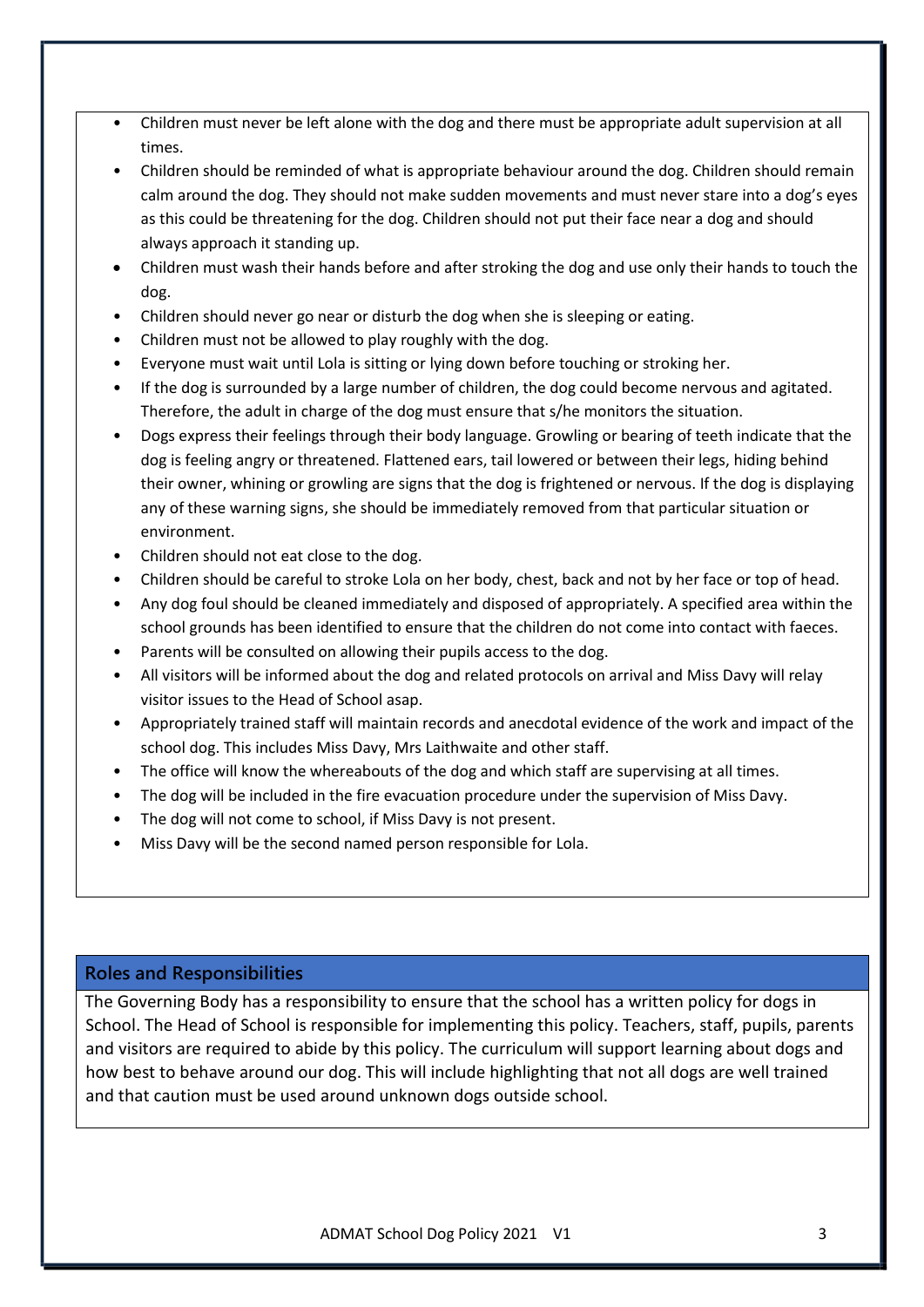#### **Reasons to have a dog in school**

In summary, academic research has shown that dogs working and helping in the school environment can achieve the following:-

- 1) Improve academic achievement
- 2) Increase literacy skills
- 3) Calming behaviours
- 4) Increase social skills and self-esteem
- 5) Increase confidence
- 6) Teach responsibility and respect to all life
- 7) Help prevent truancy
- 8) Motivate children who are often less attentive

The following information has been taken from a range of sources to provide further detail about the benefits of having a dog in school:

Behaviour: In some schools, dogs are making a difference in the behaviour of pupils. Researchers report that students can identify with animals, and with empathy for the dog, can better understand how classmates may feel. It was found that violent behaviour in participating students declined by 55%, and general aggression went down 62%. Behaviour problems occur in school and these can interfere with learning. Some schools are using dogs to improve behaviour problems by promoting positive behaviour in students. In a controlled study, students were found to have fewer disciplinary referrals in schools with a dog than schools without. Students' behaviour improved toward teachers, and students also showed more confidence and responsibility. Additionally, parents reported that children seemed more interested in school as a result of having a dog at school.

#### Attendance:

Some children find entering the school day a daunting exercise which can lead to refusal to engage for the rest of the day. The dog can help to distract, calm and engage the child thereby motivating them into starting the day positively.

#### Education:

Reading programmes with dogs are doing wonders for some students. Children who might be embarrassed to read aloud to the class or even adults are likely to be less scared to read to a dog. "It might be less stressful for a child to read aloud to a dog than to a teacher or a peer. After all, a dog won't judge or correct you." Dogs are used to encourage struggling readers to practise reading aloud. With the presence of a "calm and well-trained dog," students find social support and peer interaction. Dogs are incredibly calm and happy to have student read to them or join a group of children in the library whilst they are having a book reading session. Dogs give unconditional acceptance, as they are non-judgmental, which is especially crucial to struggling, emerging readers. The dogs also provide confidence to children as they do not make fun of them when they read, but above all they make amazing listeners, providing the children with a sense of comfort and love. Research has proved that students who read to dogs show an increase in reading levels, word recognition, a higher desire to read and write, and an increase in intra and interpersonal skills among the students they mix with.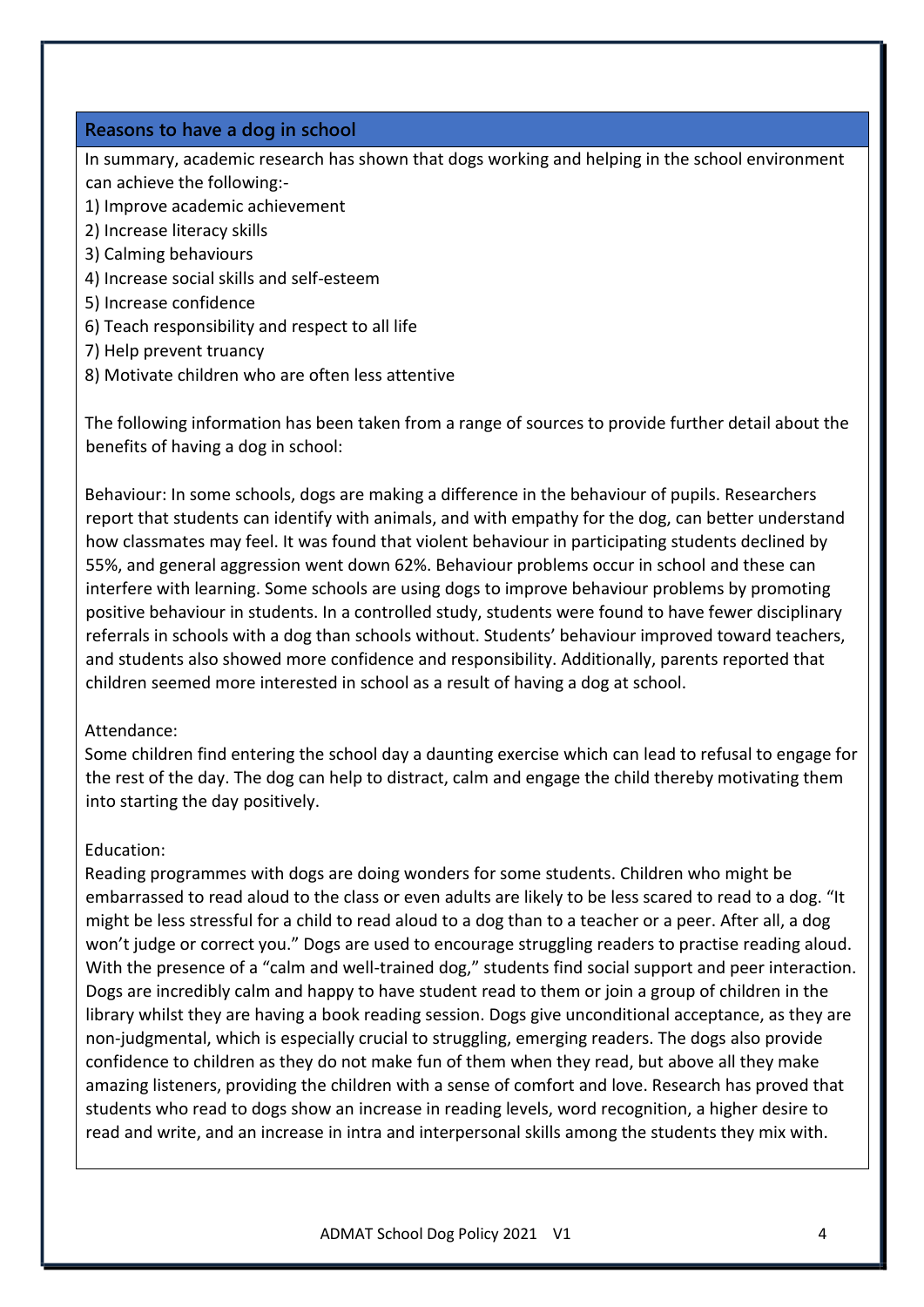#### Social Development:

Dogs in school offer an opportunity for improving social development. They are especially useful for teaching students' social skills and responsibility. Specifically, using dogs to help older students build self-esteem; learn about positive and negative reinforcement, responsibility, and boundaries. The dog can help older pupils communicate, except and show kindness, learn empathy whilst developing their nurturing skills. With a dog in school, pupils have the opportunity to learn how to care for the animal. This includes walking and grooming. Researchers report that involving students in the daily care of classroom dogs is a positive experience, promoting their own daily care. The pupils also learn about responsibility, caring, and sharing when helping each other take care of a dog at school.

#### As a reward:

Dogs will be gentle and loving, but at the same time full of fun and enjoyment for the students. Those students who have performed incredibly well during the week or those who have made progress in a certain subject, or those who have achieved tasks set for them, will be rewarded with spending time during lunch or break to interact with this dog. Walking, grooming, playing and training are some of the responsibilities students will be allowed to undertake. It has been proved that working and playing with a dog improves children's social skills and self-esteem. Support Dogs can work with pupils on a one-one basis and will especially help those pupils who have struggled with friendships, abused, going through upsetting/difficult times or even scared/phobic of dogs. The dog will bring much joy and help to all the pupils they meet and are happy to provide plenty of hugs to the students they are spending time with. Students who struggle with social interaction can find a reassuring friend in a dog.

#### **Approval and Review**

Prepared by: Louise Hussey, EHT Approved by: LAGB – current status draft Date: Spring 2021 Review due: Spring 2022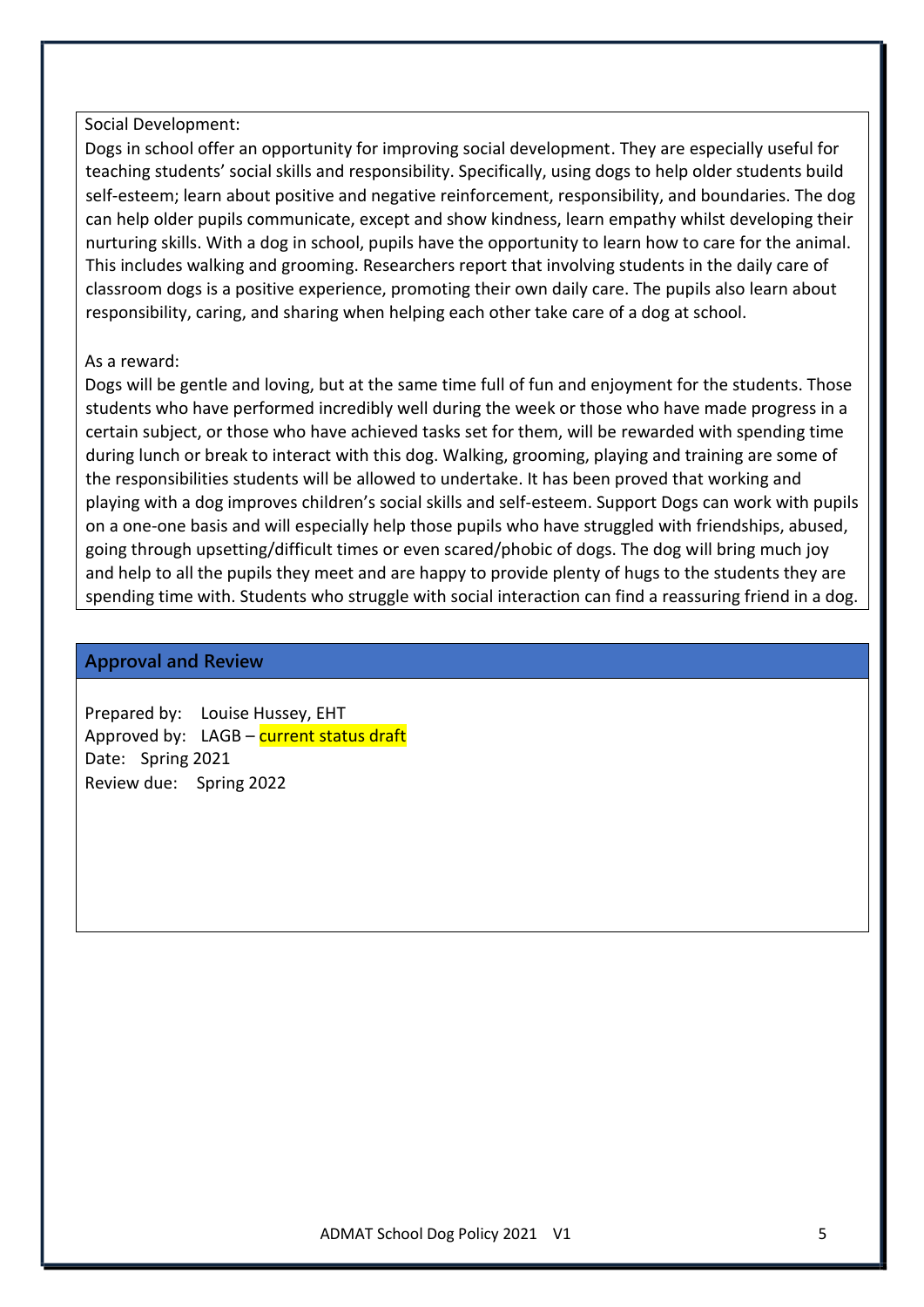# **Appendix**

# **Dogs in school risk assessment**

# **Name of school: Lew Trenchad C of E Primary School**

| Assessment conducted by: Liz<br>Davy | Job title: Head of School     | Covered by this<br>assessment: Lola |
|--------------------------------------|-------------------------------|-------------------------------------|
| Date of assessment:26.2.2021         | Review interval:<br>26.3.2021 | Date of next review:<br>1.9.2021    |

## **Related documents**

**Behavioural Policy, Child Protection and Safeguarding Policy, Social, Emotional and Mental Health (SEMH) Policy, First Aid Policy, Health and Safety Policy, Site Safety Checklist, Security Policy, Animals in School Policy, Supporting Pupils with Medical Conditions Policy, Fire Safety Policy, Invacuation, Lockdown and Evacuation Policy, Social Distancing Policy, Infection Control Policy.**

|                         | <b>Risk rating</b>                                                            | <b>Likelihood of occurrence</b> |                 |               |  |  |  |  |
|-------------------------|-------------------------------------------------------------------------------|---------------------------------|-----------------|---------------|--|--|--|--|
|                         |                                                                               | <b>Probable</b>                 | <b>Possible</b> | <b>Remote</b> |  |  |  |  |
|                         | <b>Major</b><br>Causes major physical<br>injury, harm or ill-health.          | High(H)                         | Н               | Medium (M)    |  |  |  |  |
| <b>Likely</b><br>impact | <b>Severe</b><br>Causes physical injury<br>or illness requiring first<br>aid. | н                               | M               | Low $(L)$     |  |  |  |  |
|                         | <b>Minor</b><br>Causes physical or<br>emotional discomfort.                   | М                               |                 |               |  |  |  |  |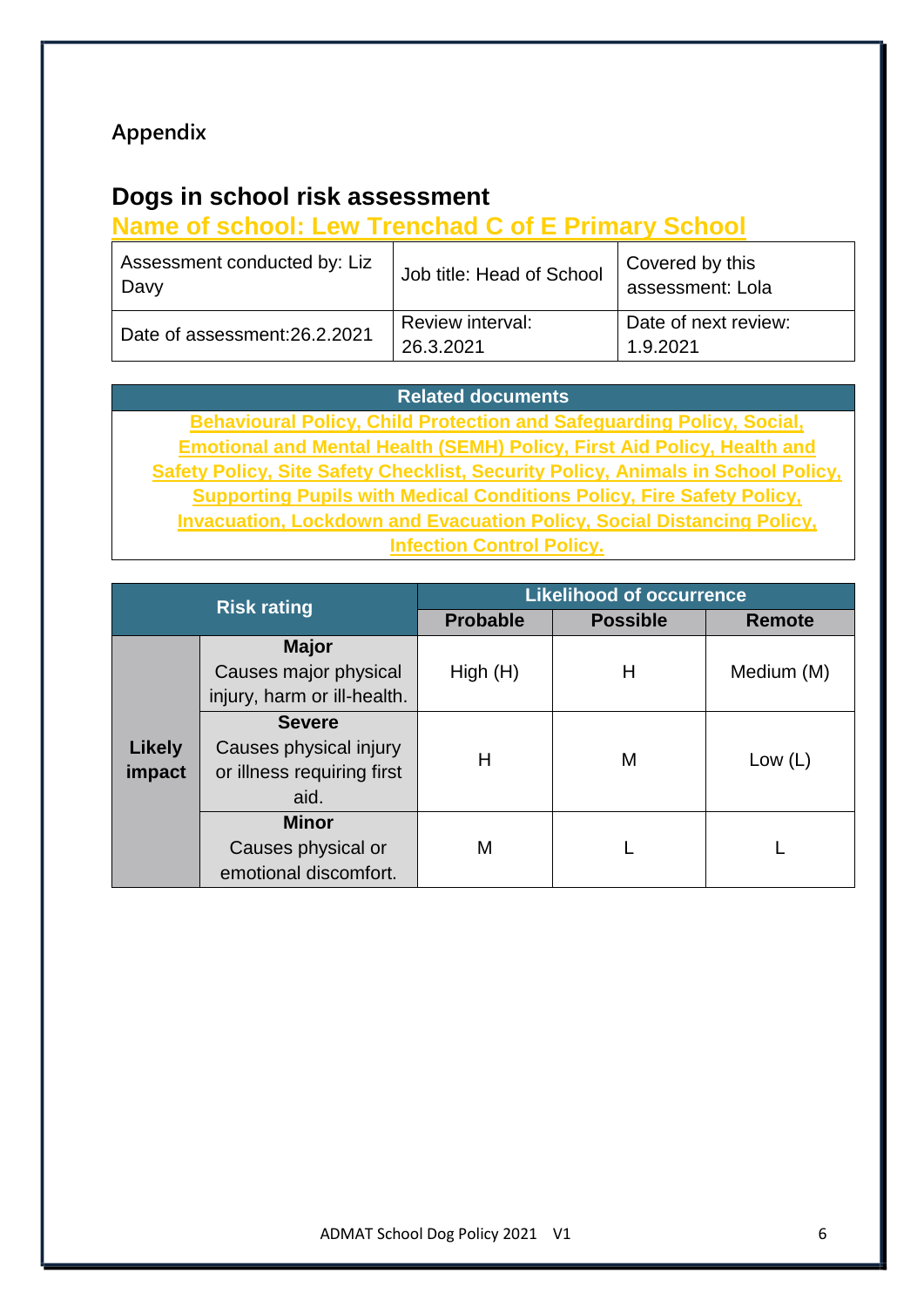| <b>Area for</b><br>concern   | <b>Ris</b><br>$\overline{\mathbf{k}}$<br>rati<br>ng<br>prio<br>r to<br>acti<br>on<br>H/M<br>/L | <b>Recommended controls</b>                                                                                                                                                                                                                                                                                                                                                                                                                                                                                                                                                                                                                                                                                                                                                                                                                                                                                                                                                                                                                                                                                                                                 | $\ln$<br>plac<br>e <sub>2</sub><br>Yes/<br><b>No</b> | <b>By</b><br>whom? | <b>Deadli</b><br>ne | <b>Risk</b><br>rating<br>followin<br>g action<br>H/M/L |
|------------------------------|------------------------------------------------------------------------------------------------|-------------------------------------------------------------------------------------------------------------------------------------------------------------------------------------------------------------------------------------------------------------------------------------------------------------------------------------------------------------------------------------------------------------------------------------------------------------------------------------------------------------------------------------------------------------------------------------------------------------------------------------------------------------------------------------------------------------------------------------------------------------------------------------------------------------------------------------------------------------------------------------------------------------------------------------------------------------------------------------------------------------------------------------------------------------------------------------------------------------------------------------------------------------|------------------------------------------------------|--------------------|---------------------|--------------------------------------------------------|
| Policy and<br>procedure<br>S | H                                                                                              | The head of school ensures that all staff,<br>$\bullet$<br>and where appropriate, pupils and their<br>parents, are aware of and adhere to the<br>following school policies:<br><b>Health and Safety Policy</b><br><b>Child Protection and Safeguarding</b><br><b>Policy</b><br><b>First Aid Policy</b><br>$\overline{\phantom{a}}$<br><b>Animals in School Policy</b><br><b>Behavioural Policy</b><br><b>Supporting Pupils with Medical</b><br><b>Conditions Policy</b><br><b>Fire Safety Policy</b><br>The <b>head of school</b> considers whether the<br>$\bullet$<br>school needs to register the dog as a<br>performance animal, in accordance with the<br>Performing Animals (Regulation) Act 1925. If<br>yes, the <b>head of school</b> calls the LA and<br>follows local procedures to register the dog.<br>The <b>SBM</b> ensures that the school's insurance<br>$\bullet$<br>covers using the dog for the specific planned<br>activities, e.g. using the dog in a school<br>performance or having a therapy dog.<br>The <b>head of school</b> ensures that the dog is<br>$\bullet$<br>cared for in accordance with the Animal<br>Welfare Act 2006. | Y                                                    | Liz<br><b>Davy</b> | 3.3.20<br>21        | M                                                      |
| Dog's<br>welfare             | M                                                                                              | The dog has access to fresh, clean water at<br>$\bullet$<br>all times.<br>The dog has access to a cool and quiet place<br>where it can be left undisturbed.<br>Pupils leave the dog alone when instructed by<br>their teachers.<br>The dog's welfare is considered as a priority<br>when planning the activities that it will<br>participate in.                                                                                                                                                                                                                                                                                                                                                                                                                                                                                                                                                                                                                                                                                                                                                                                                            | Y                                                    | Liz<br><b>Davy</b> | 3.3.20<br>21        |                                                        |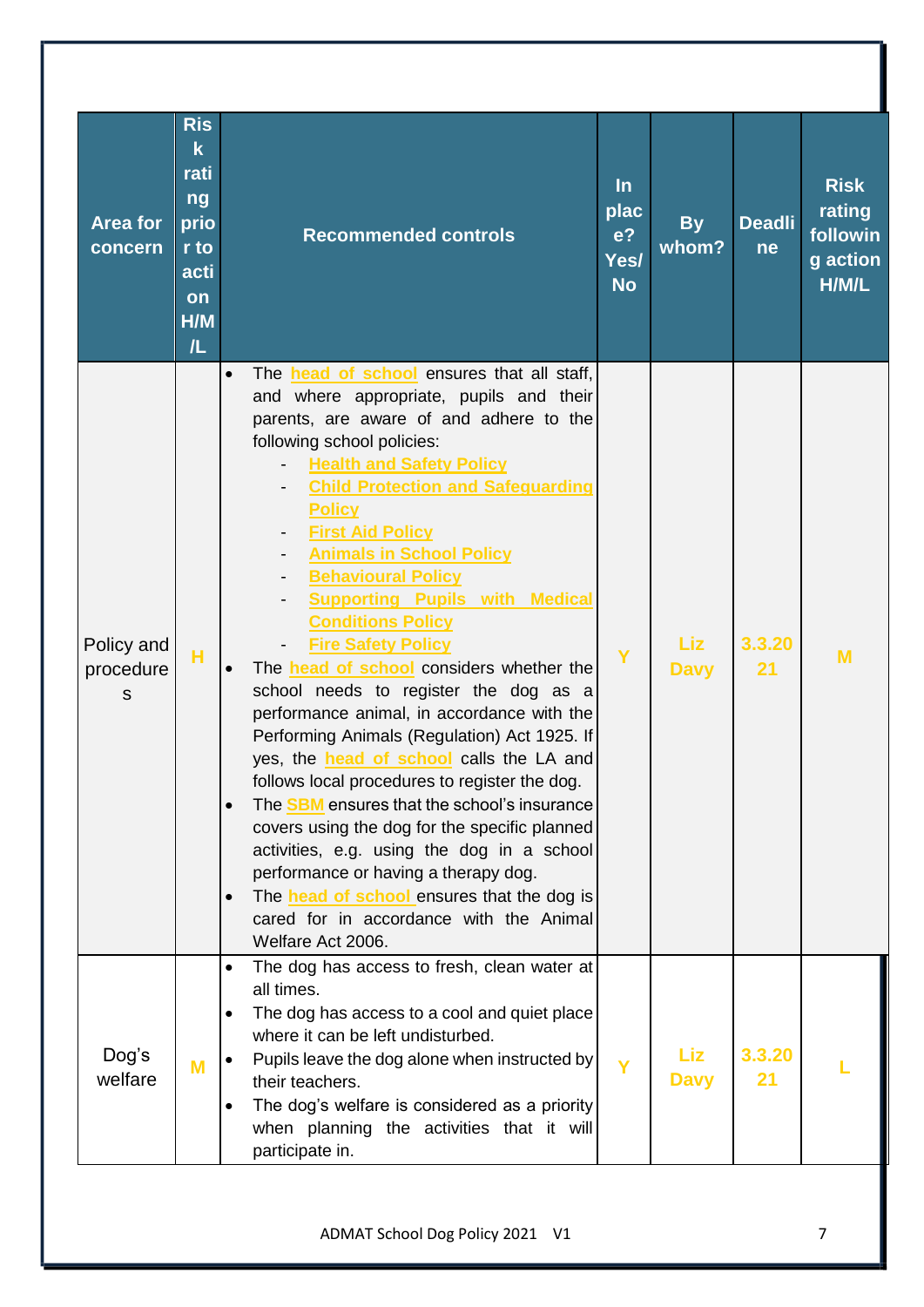|                 | <b>Ris</b><br>$\mathbf k$<br>rati |                                                                                                            | $\ln$             |           |               | <b>Risk</b>       |
|-----------------|-----------------------------------|------------------------------------------------------------------------------------------------------------|-------------------|-----------|---------------|-------------------|
| <b>Area for</b> | ng<br>prio                        |                                                                                                            | plac              | <b>By</b> | <b>Deadli</b> | rating            |
| concern         | r to                              | <b>Recommended controls</b>                                                                                | e <sup>2</sup>    | whom?     | <b>ne</b>     | followin          |
|                 | acti                              |                                                                                                            | Yes/<br><b>No</b> |           |               | g action<br>H/M/L |
|                 | on<br>H/M                         |                                                                                                            |                   |           |               |                   |
|                 | /L                                |                                                                                                            |                   |           |               |                   |
|                 |                                   | If an activity risks the dog's welfare, the<br>$\bullet$                                                   |                   |           |               |                   |
|                 |                                   | activity is amended.                                                                                       |                   |           |               |                   |
|                 |                                   | Noise is kept to a minimum during the<br>$\bullet$<br>activities that the dog is participating in, e.g. if |                   |           |               |                   |
|                 |                                   | the dog is participating in a school                                                                       |                   |           |               |                   |
|                 |                                   | performance, the audience is instructed not to                                                             |                   |           |               |                   |
|                 |                                   | clap until the dog has left the stage.<br>The <b>head of school</b> ensures that the dog has<br>$\bullet$  |                   |           |               |                   |
|                 |                                   | adequate and frequent toilet breaks and any                                                                |                   |           |               |                   |
|                 |                                   | waste is appropriately disposed of.                                                                        |                   |           |               |                   |
|                 |                                   | The dog is not over-stimulated, as this can<br>$\bullet$<br>lead to potentially dangerous behaviour.       |                   |           |               |                   |
|                 |                                   | The dog is not made to participate in<br>$\bullet$                                                         |                   |           |               |                   |
|                 |                                   | potentially distressing activities.                                                                        |                   |           |               |                   |
|                 |                                   | The school complies with the Animal Welfare<br>$\bullet$<br>Act 2006.                                      |                   |           |               |                   |
|                 |                                   | The dog is familiar with the members of staff<br>$\bullet$                                                 |                   |           |               |                   |
|                 |                                   | and pupils who are participating in the activity                                                           |                   |           |               |                   |
|                 |                                   | with the dog.<br>Flash photography is not used when the dog<br>$\bullet$                                   |                   |           |               |                   |
|                 |                                   | is present.                                                                                                |                   |           |               |                   |
|                 |                                   | The dog is given opportunities to exercise and<br>$\bullet$                                                |                   |           |               |                   |
|                 |                                   | move around independently in a secure area,<br>e.g. the headteacher's office.                              |                   |           |               |                   |
|                 |                                   | The <b>head of school</b> ensures that the dog is<br>$\bullet$                                             |                   |           |               |                   |
|                 |                                   | fit to participate in specific activities and is not                                                       |                   |           |               |                   |
|                 |                                   | brought into the school if it is unwell.<br>If the dog becomes unwell while at school, the<br>$\bullet$    |                   |           |               |                   |
|                 |                                   | dog's owner takes it home.                                                                                 |                   |           |               |                   |
|                 |                                   | Before any activity is carried out, the head of<br>$\bullet$                                               |                   |           |               |                   |
|                 |                                   | school ensures everyone participating in the<br>activity understands how to treat and behave               |                   |           |               |                   |
|                 |                                   | around the dog, e.g. not using flash                                                                       |                   |           |               |                   |
|                 |                                   | photography, not shouting or clapping and not                                                              |                   |           |               |                   |
|                 |                                   | running around.                                                                                            |                   |           |               |                   |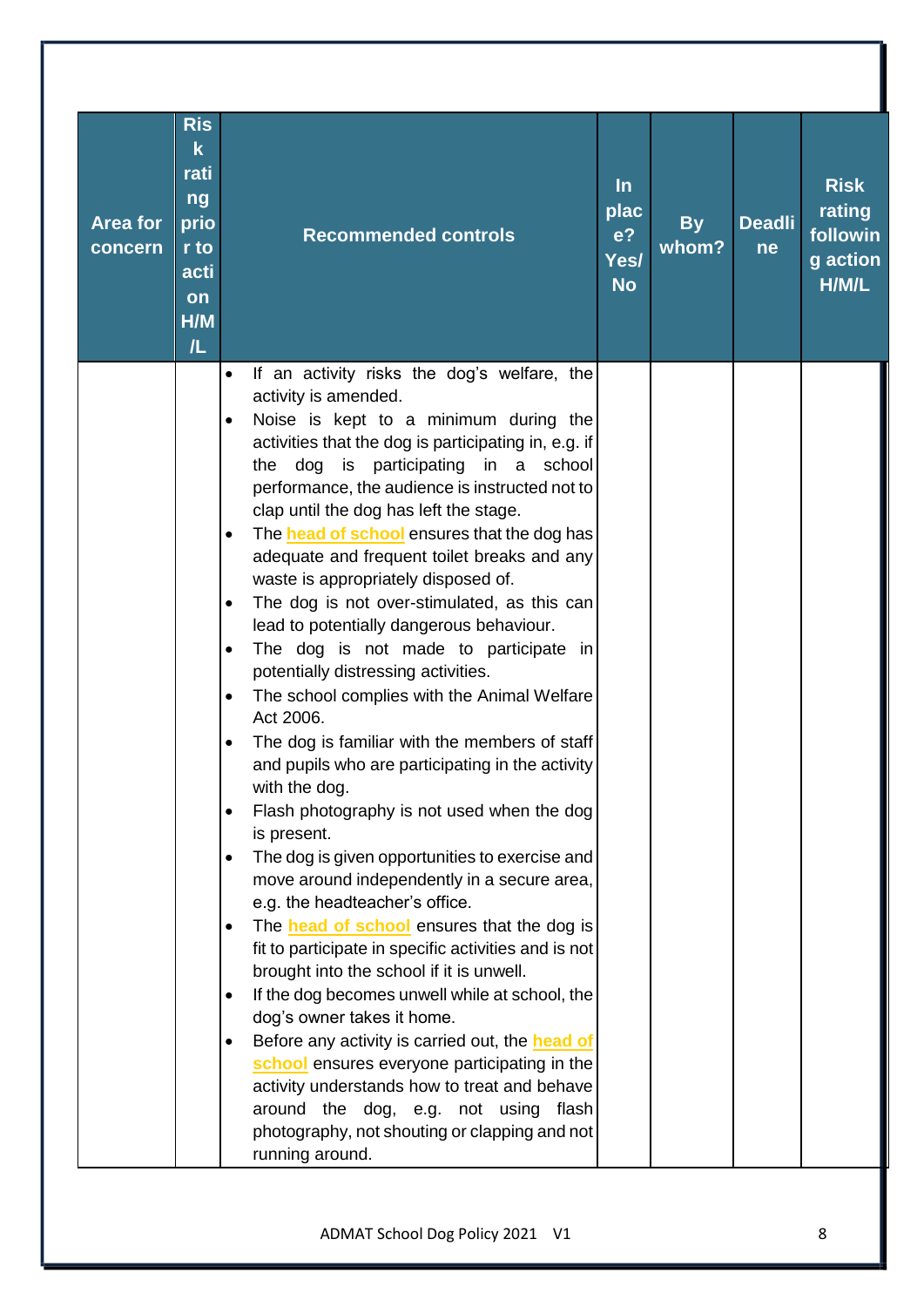| <b>Area for</b><br>concern              | <b>Ris</b><br>$\mathbf k$<br>rati<br>ng<br>prio<br>r to<br>acti<br>on<br>H/M<br>/L | <b>Recommended controls</b>                                                                                                                                                                                                                                                                                                                                                                                                                                                                                                                                                                                                                                 | $\ln$<br>plac<br>e <sub>2</sub><br>Yes/<br><b>No</b> | <b>By</b><br>whom? | <b>Deadli</b><br>ne | <b>Risk</b><br>rating<br>followin<br>g action<br>H/M/L |
|-----------------------------------------|------------------------------------------------------------------------------------|-------------------------------------------------------------------------------------------------------------------------------------------------------------------------------------------------------------------------------------------------------------------------------------------------------------------------------------------------------------------------------------------------------------------------------------------------------------------------------------------------------------------------------------------------------------------------------------------------------------------------------------------------------------|------------------------------------------------------|--------------------|---------------------|--------------------------------------------------------|
|                                         |                                                                                    | Activities do not cause harm, discomfort or<br>$\bullet$<br>stress to the dog.                                                                                                                                                                                                                                                                                                                                                                                                                                                                                                                                                                              |                                                      |                    |                     |                                                        |
| <b>Site</b><br>Security                 | M                                                                                  | $\bullet$<br>At least two adults are appointed to be<br>responsible for the dog.<br>The site manager ensures that the site is<br>$\bullet$<br>secure and that precautions are in place to<br>limit the chance of the dog getting loose.<br>The dog is kept on a lead when it is not in its<br>$\bullet$<br>housing or in a secure location, e.g. in the<br>headteacher's office.<br>The <b>head of school</b> ensures that all<br>$\bullet$<br>appropriate doors are closed when the dog is<br>participating in an activity, e.g. in a school<br>hall.<br>The site manager ensures that the premises<br>$\bullet$<br>is secure, e.g. fences are not broken. | Ÿ                                                    | Liz<br><b>Davy</b> | 3.3.20<br>21        | $M -$ until<br>new<br>fences<br>are in<br>place        |
| Evacuatio<br>n<br>procedure<br>s        | M                                                                                  | Where necessary, the school's <b>Invacuation</b> ,<br>$\bullet$<br><b>Lockdown and Evacuation Policy</b><br>is<br>reviewed to ensure it includes provisions for<br>the dog.<br>The person handling the dog during specified<br>$\bullet$<br>activities is responsible for the dog's safety<br>during<br>invacuation,<br>lockdown<br>an<br>or<br>evacuation.<br>Where the handler is a pupil, e.g. if the dog is<br>$\bullet$<br>participating<br>in a school performance,<br>another appointed member of staff is<br>responsible for the dog's safety.                                                                                                      | <b>N</b>                                             | Liz<br><b>Davy</b> | 8.3.20<br>21        | M                                                      |
| <b>Disobedie</b><br>nce and<br>dangerou | M                                                                                  | The handler is equipped and trained to react<br>$\bullet$<br>to and control any dangerous behaviour.<br>If the person handling the dog for a specific<br>$\bullet$<br>activity is a pupil, e.g. in a school                                                                                                                                                                                                                                                                                                                                                                                                                                                 | Ÿ                                                    | Liz<br><b>Davy</b> | 8.3.20<br>21        |                                                        |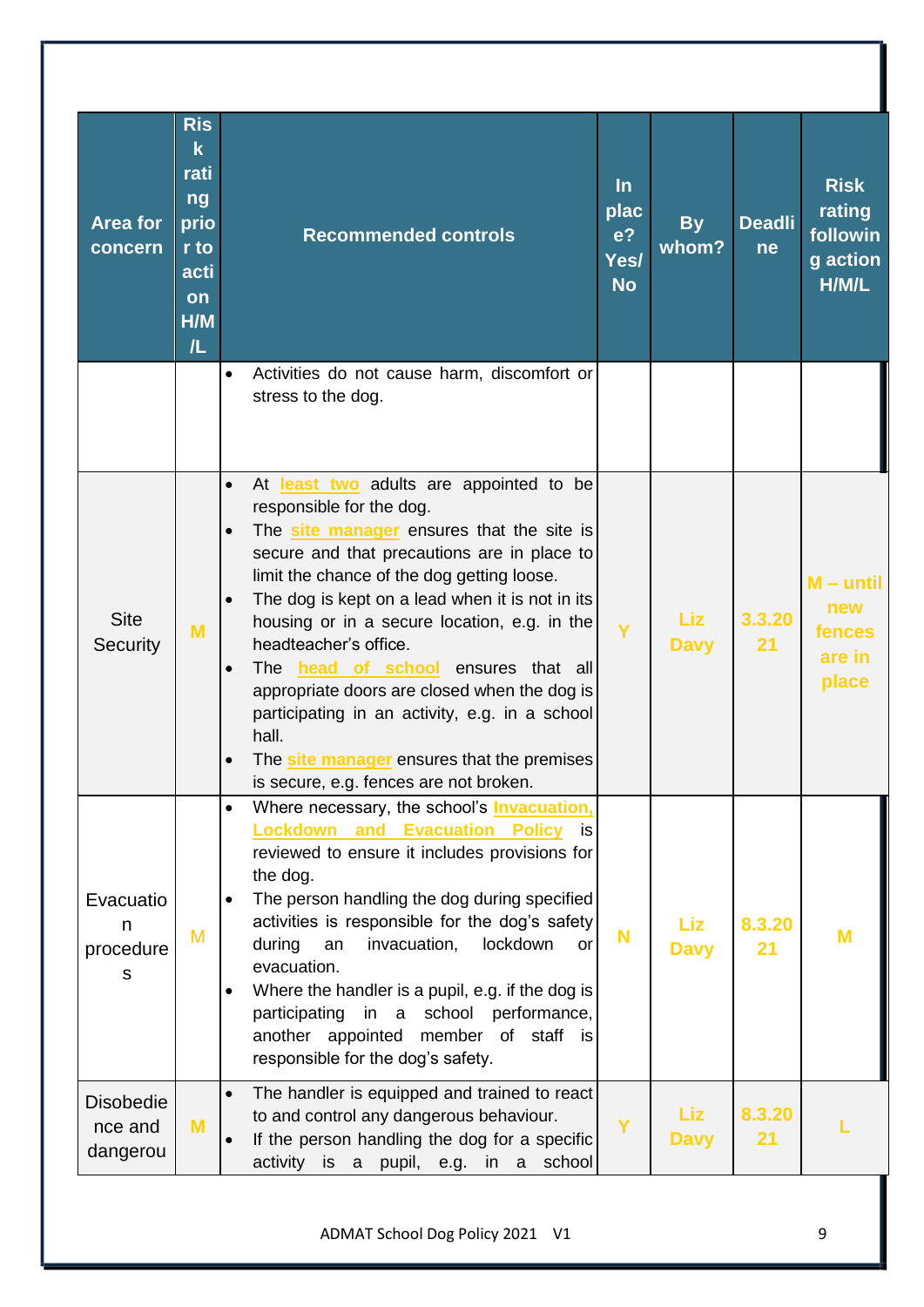| Area for<br>concern                       | <b>Ris</b><br>$\mathbf k$<br>rati<br>ng<br>prio<br>r to<br>acti<br>on<br>H/M<br>/L | <b>Recommended controls</b>                                                                                                                                                                                                                                                                                                                                                                                                                                                                                                                                                                                                                                                                                                                                                                                                                                                                                                                                                                                                                                                                                                                                                                                                    | $\ln$<br>plac<br>e <sub>2</sub><br>Yes/<br><b>No</b> | <b>By</b><br>whom? | <b>Deadli</b><br>ne | <b>Risk</b><br>rating<br>followin<br>g action<br>H/M/L |
|-------------------------------------------|------------------------------------------------------------------------------------|--------------------------------------------------------------------------------------------------------------------------------------------------------------------------------------------------------------------------------------------------------------------------------------------------------------------------------------------------------------------------------------------------------------------------------------------------------------------------------------------------------------------------------------------------------------------------------------------------------------------------------------------------------------------------------------------------------------------------------------------------------------------------------------------------------------------------------------------------------------------------------------------------------------------------------------------------------------------------------------------------------------------------------------------------------------------------------------------------------------------------------------------------------------------------------------------------------------------------------|------------------------------------------------------|--------------------|---------------------|--------------------------------------------------------|
| $\mathsf{s}$<br>behaviour                 |                                                                                    | performance, they are given training to<br>handle the dog, and the pupil and dog are<br>given an opportunity to bond.<br>Pupils are not expected to handle the dog<br>$\bullet$<br>unless:<br><b>Their</b><br>parents<br>have<br>provided<br>permission.<br>They feel safe and confident in doing<br>SO.<br>They have received training to handle<br>the dog.<br>The dog's obedience is ensured as far as<br>$\bullet$<br>reasonably possible; however, staff, pupils,<br>visitors and parents understand that animals<br>can be unpredictable.<br>The <b>head of school</b> ensures that a plan is in<br>$\bullet$<br>place for if the dog is unable to carry out an<br>activity, e.g. if the dog is stressed, and<br>participating in the activity would cause<br>further distress or could lead to dangerous<br>behaviour.<br>If the dog is not behaving appropriately during<br>$\bullet$<br>an activity, e.g. it is barking excessively or<br>running away, the <b>head of school</b> removes<br>dog and a contingency plan<br>the<br>is<br>implemented. For example, if the dog is<br>participating in a school performance, but is<br>nervous about going onto the stage, the head<br>of school uses a toy dog instead. |                                                      |                    |                     |                                                        |
| Parent<br>notificatio<br>n/permissi<br>on | M                                                                                  | The <b>head of school</b> informs parents that the<br>$\bullet$<br>dog will be present on the school's premises.<br>Parents are informed of the activities that the<br>$\bullet$<br>dog will be participating in, e.g. the dog will be<br>performing in a school production or used as<br>a therapy dog.                                                                                                                                                                                                                                                                                                                                                                                                                                                                                                                                                                                                                                                                                                                                                                                                                                                                                                                       | Ÿ                                                    | Liz<br><b>Davy</b> | 8.3.20<br>21        |                                                        |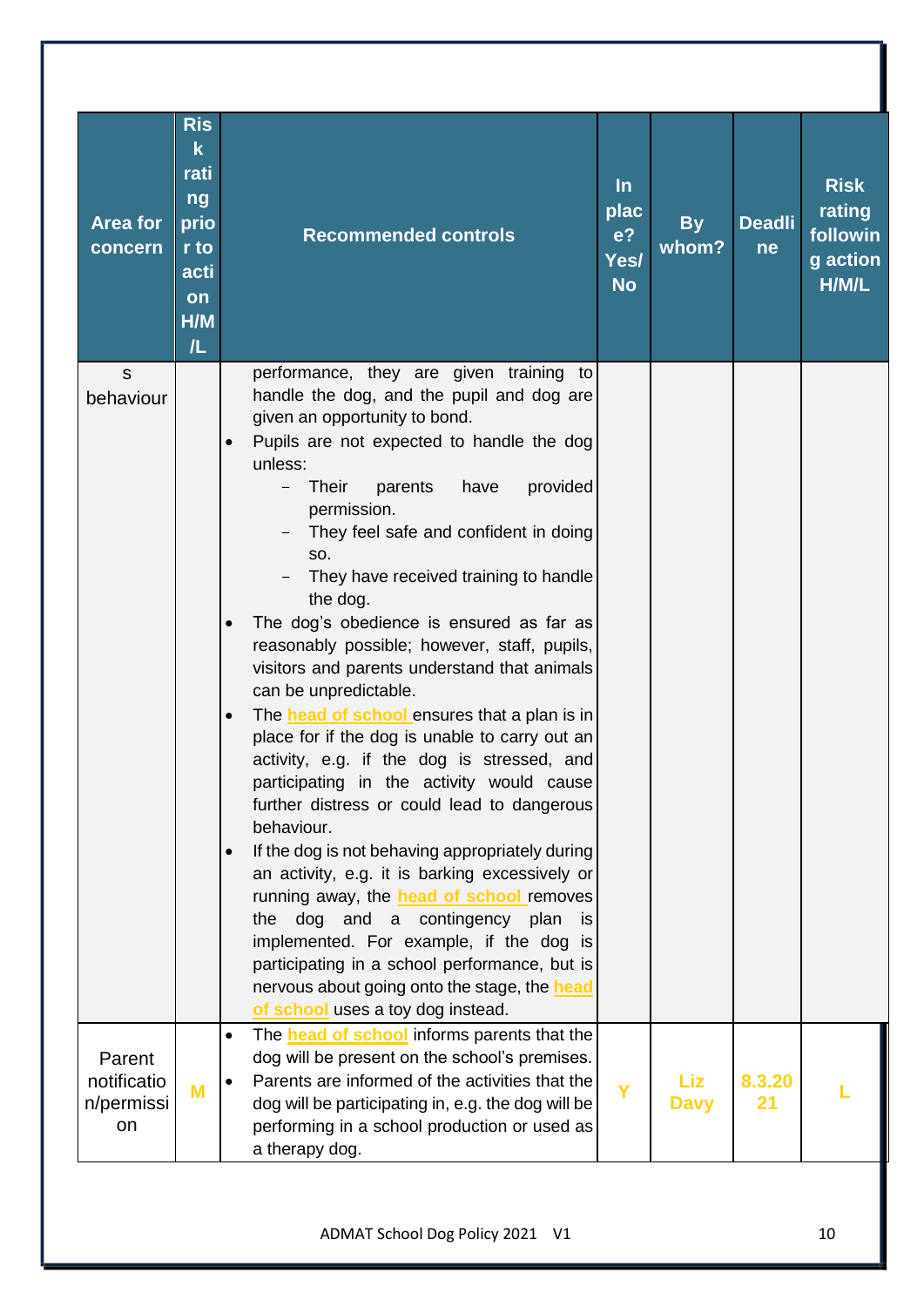|                            | <b>Ris</b><br>$\mathbf k$<br>rati<br>ng |                                                                                                                                                                                                                                                                                                                                                                                                                                                                                                                                                                                                                                                                                                                                                                                                                                                                                                           | $\ln$                                       |                    |                     | <b>Risk</b>                             |
|----------------------------|-----------------------------------------|-----------------------------------------------------------------------------------------------------------------------------------------------------------------------------------------------------------------------------------------------------------------------------------------------------------------------------------------------------------------------------------------------------------------------------------------------------------------------------------------------------------------------------------------------------------------------------------------------------------------------------------------------------------------------------------------------------------------------------------------------------------------------------------------------------------------------------------------------------------------------------------------------------------|---------------------------------------------|--------------------|---------------------|-----------------------------------------|
| <b>Area for</b><br>concern | prio<br>r to<br>acti<br>on              | <b>Recommended controls</b>                                                                                                                                                                                                                                                                                                                                                                                                                                                                                                                                                                                                                                                                                                                                                                                                                                                                               | plac<br>e <sub>2</sub><br>Yes/<br><b>No</b> | <b>By</b><br>whom? | <b>Deadli</b><br>ne | rating<br>followin<br>g action<br>H/M/L |
|                            | H/M<br>/L                               |                                                                                                                                                                                                                                                                                                                                                                                                                                                                                                                                                                                                                                                                                                                                                                                                                                                                                                           |                                             |                    |                     |                                         |
|                            |                                         | The <b>head of school</b> obtains consent from<br>$\bullet$<br>parents for pupils to be in proximity with, or to<br>handle, the dog.                                                                                                                                                                                                                                                                                                                                                                                                                                                                                                                                                                                                                                                                                                                                                                      |                                             |                    |                     |                                         |
|                            |                                         | Parents are informed if they are likely to come<br>$\bullet$<br>into contact with the dog, e.g. at a school<br>performance.                                                                                                                                                                                                                                                                                                                                                                                                                                                                                                                                                                                                                                                                                                                                                                               |                                             |                    |                     |                                         |
| Dog's<br>health            | L                                       | The dog's designated handler is in charge of<br>$\bullet$<br>feeding and caring for the dog while on the<br>school premises.<br>The handler is responsible for permitting<br>$\bullet$<br>people to touch the dog.<br>The dog is permitted to go in the head of<br>$\bullet$<br>school's office, which is kept clean and<br>secure for the wellbeing of the animal, pupils,<br>staff and visitors.<br>The dog is given no opportunity to come into<br>$\bullet$<br>contact with wild rodents on or off the school<br>premises.<br>The dog is fully inoculated.<br>The dog goes to the vet for a termly check-<br>$\bullet$<br>up, to identify whether the dog has any<br>transmittable diseases.<br>On hot days, the handler ensures there are<br>$\bullet$<br>appropriate provisions in place to keep the<br>dog cool and ensure the dog avoids too much<br>activity during the hottest part of the day. | Y                                           | Liz<br><b>Davy</b> | 3.3.20<br>21        |                                         |
| Hygiene                    |                                         | The dog is suitably toilet trained.<br>$\bullet$<br>The designated area for the dog to defecate<br>$\bullet$<br>is situated away from pupils and staff.<br>All faeces are immediately picked up by the<br>$\bullet$<br>handler, using a clinical waste bag, and<br>disposed of into a clinical waste bin.<br>The handler immediately washes their hands<br>$\bullet$<br>with sufficient soap and water after picking up<br>faeces.                                                                                                                                                                                                                                                                                                                                                                                                                                                                        | Y                                           | Liz<br><b>Davy</b> | 3.3.20<br>21        |                                         |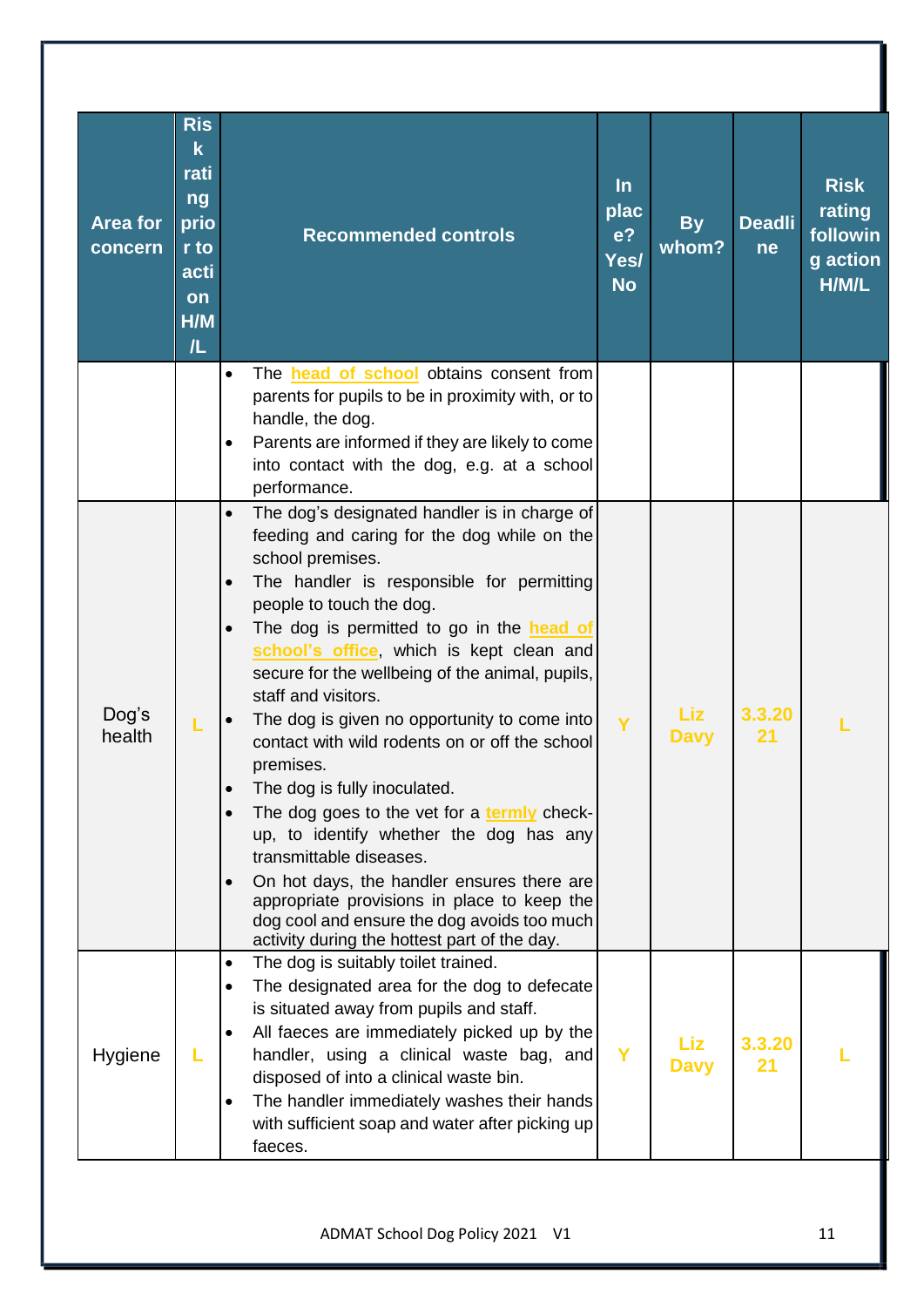| <b>Area for</b><br>concern           | <b>Ris</b><br>$\mathsf k$<br>rati<br>ng<br>prio<br>r to<br>acti<br>on<br>H/M<br>/L | <b>Recommended controls</b>                                                                                                                                                                                                                                                                                                                                                                                                                                                                                                                                                                                                                                                                                                                    | $\ln$<br>plac<br>e <sub>2</sub><br>Yes/<br><b>No</b> | <b>By</b><br>whom? | <b>Deadli</b><br>ne | <b>Risk</b><br>rating<br>followin<br>g action<br>H/M/L |
|--------------------------------------|------------------------------------------------------------------------------------|------------------------------------------------------------------------------------------------------------------------------------------------------------------------------------------------------------------------------------------------------------------------------------------------------------------------------------------------------------------------------------------------------------------------------------------------------------------------------------------------------------------------------------------------------------------------------------------------------------------------------------------------------------------------------------------------------------------------------------------------|------------------------------------------------------|--------------------|---------------------|--------------------------------------------------------|
|                                      |                                                                                    | Any soiled dog bedding is immediately<br>$\bullet$<br>disposed of in sealed clinical waste bags and<br>placed into a clinical waste bin.<br>The handler takes the dog's bedding home<br>$\bullet$<br>regularly to wash it.<br>Any pupils, staff and visitors who touch the<br>$\bullet$<br>dog are advised to wash their hands<br>afterwards, and sufficient hand washing<br>facilities are provided throughout the school.<br>Anyone with an exposed wound who touches<br>$\bullet$<br>the dog has the wound suitably covered.<br>If the dog is ill with an infection or a disease,<br>$\bullet$<br>it does not return to the school until it has<br>recovered.<br>Hand sanitiser is provided for anyone who<br>$\bullet$<br>touches the dog. |                                                      |                    |                     |                                                        |
| Injuries                             | M                                                                                  | The dog is well trained and is used to coming<br>$\bullet$<br>into close contact with people.<br>Pupils, staff and visitors around the dog are<br>closely supervised by the handler.<br>Pupils, staff and visitors are advised not to put<br>$\bullet$<br>their face close to the dog.<br>The dog is prohibited from roaming freely<br>around the school without the supervision of<br>the handler.<br>Pupils, staff and visitors are only permitted to<br>$\bullet$<br>stroke the dog during allocated timeslots.<br>The dog is provided with a place it can go to<br>$\bullet$<br>get away from people.<br>The dog is trained to not pull on the lead or<br>$\bullet$<br>jump up at people.                                                  | Y                                                    | Liz<br><b>Davy</b> | 3.3.20<br>21        |                                                        |
| Dog's<br>housing<br>and<br>equipment | L                                                                                  | $\bullet$<br>The <b>head of school</b> ensures that the dog has<br>housing that meets<br>physical<br>its<br>and<br>psychological needs.                                                                                                                                                                                                                                                                                                                                                                                                                                                                                                                                                                                                        | Ÿ                                                    | Liz<br><b>Davy</b> | 3.3.20<br>21        |                                                        |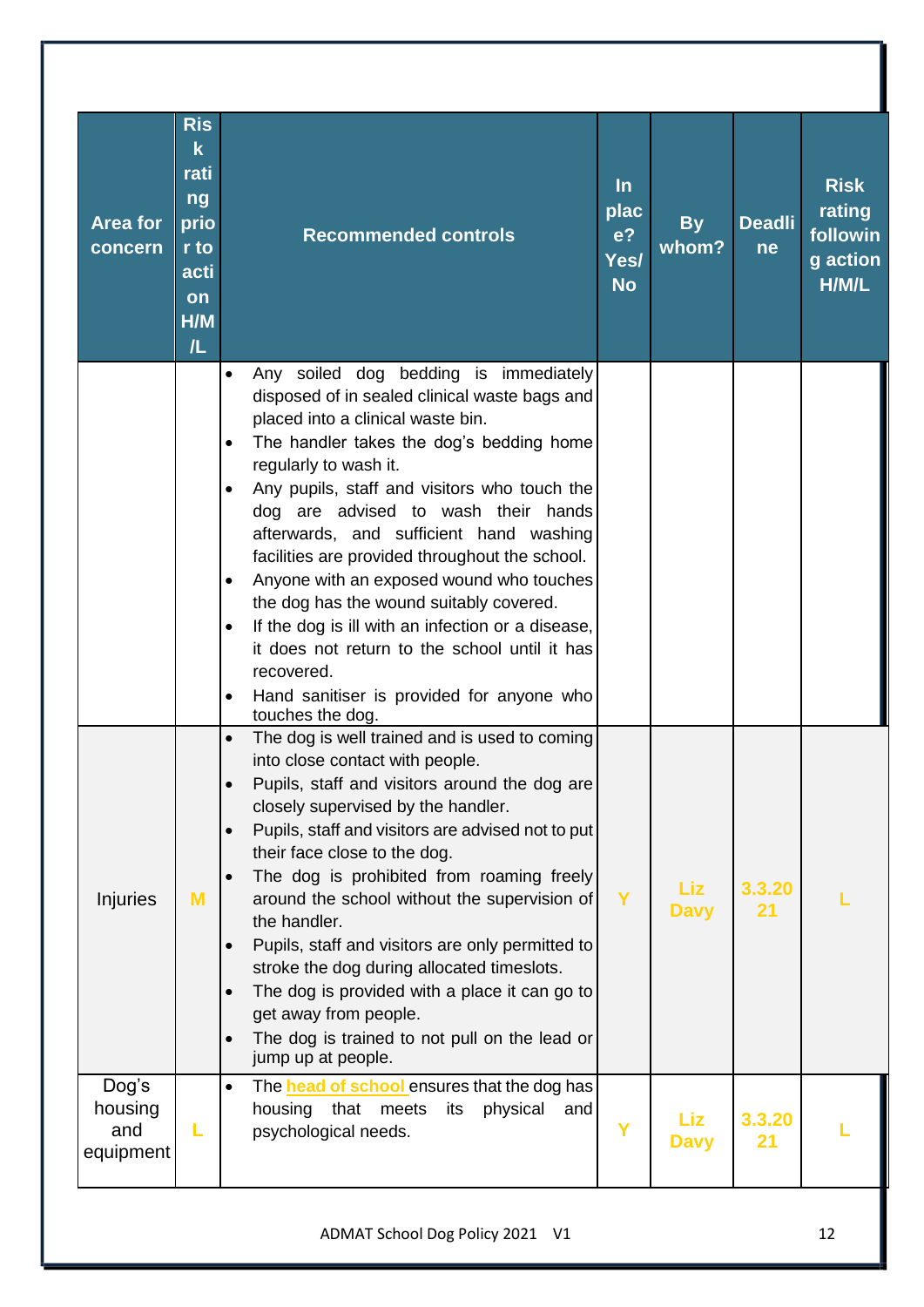| <b>Area for</b><br>concern           | <b>Ris</b><br>$\mathsf k$<br>rati<br>ng<br>prio<br>r to<br>acti<br><b>on</b><br>H/M<br>/L | <b>Recommended controls</b>                                                                                                                                                                                                                                                                                                                                                                                                                                                                                                                                                                                                                                                                                                                                                                                                                                                                                                                                                                                                                                                                                                                                                                                                                                          | $\ln$<br>plac<br>e <sub>2</sub><br>Yes/<br><b>No</b> | <b>By</b><br>whom? | <b>Deadli</b><br>ne | <b>Risk</b><br>rating<br>followin<br>g action<br>H/M/L |
|--------------------------------------|-------------------------------------------------------------------------------------------|----------------------------------------------------------------------------------------------------------------------------------------------------------------------------------------------------------------------------------------------------------------------------------------------------------------------------------------------------------------------------------------------------------------------------------------------------------------------------------------------------------------------------------------------------------------------------------------------------------------------------------------------------------------------------------------------------------------------------------------------------------------------------------------------------------------------------------------------------------------------------------------------------------------------------------------------------------------------------------------------------------------------------------------------------------------------------------------------------------------------------------------------------------------------------------------------------------------------------------------------------------------------|------------------------------------------------------|--------------------|---------------------|--------------------------------------------------------|
| Dog's<br>housing<br>and<br>equipment |                                                                                           | The <b>head of school</b> ensures that the dog's<br>$\bullet$<br>housing is:<br>Secure, e.g. escape proof.<br>Clean and free from parasites and<br>vermin.<br>Free from hazards, e.g. sharp edges.<br>Well-ventilated.<br>Sheltered from extreme weather.<br>Set at a<br>suitable<br>temperature,<br>humidity and light level.<br>Sheltered from noises that may upset<br>it.<br>Capable of providing a darkened<br>sleeping area.<br>The <b>head of school</b> ensures that the dog's<br>$\bullet$<br>housing has:<br>A comfortable resting area.<br>A suitable amount of clean bedding<br>material.<br>The <b>head of school</b> ensures that the dog is<br>able to:<br>Lie fully stretched out.<br>Turn around without touching either<br>the walls or the ceiling.<br>Stand in its natural posture.<br>Move in its natural manner.<br>Rest comfortably.<br>All dog's bedding/housing is checked for<br>$\bullet$<br>defects on a <b>weekly</b> basis by the <b>head of</b><br>school.<br>All dog equipment is stored in the head of<br>$\bullet$<br>school's office when not in use.<br>The dog's food and water bowls are kept out<br>$\bullet$<br>of the path of people to avoid any trips.<br>Any spillages from the dog's bowls are wiped<br>up immediately. |                                                      |                    |                     |                                                        |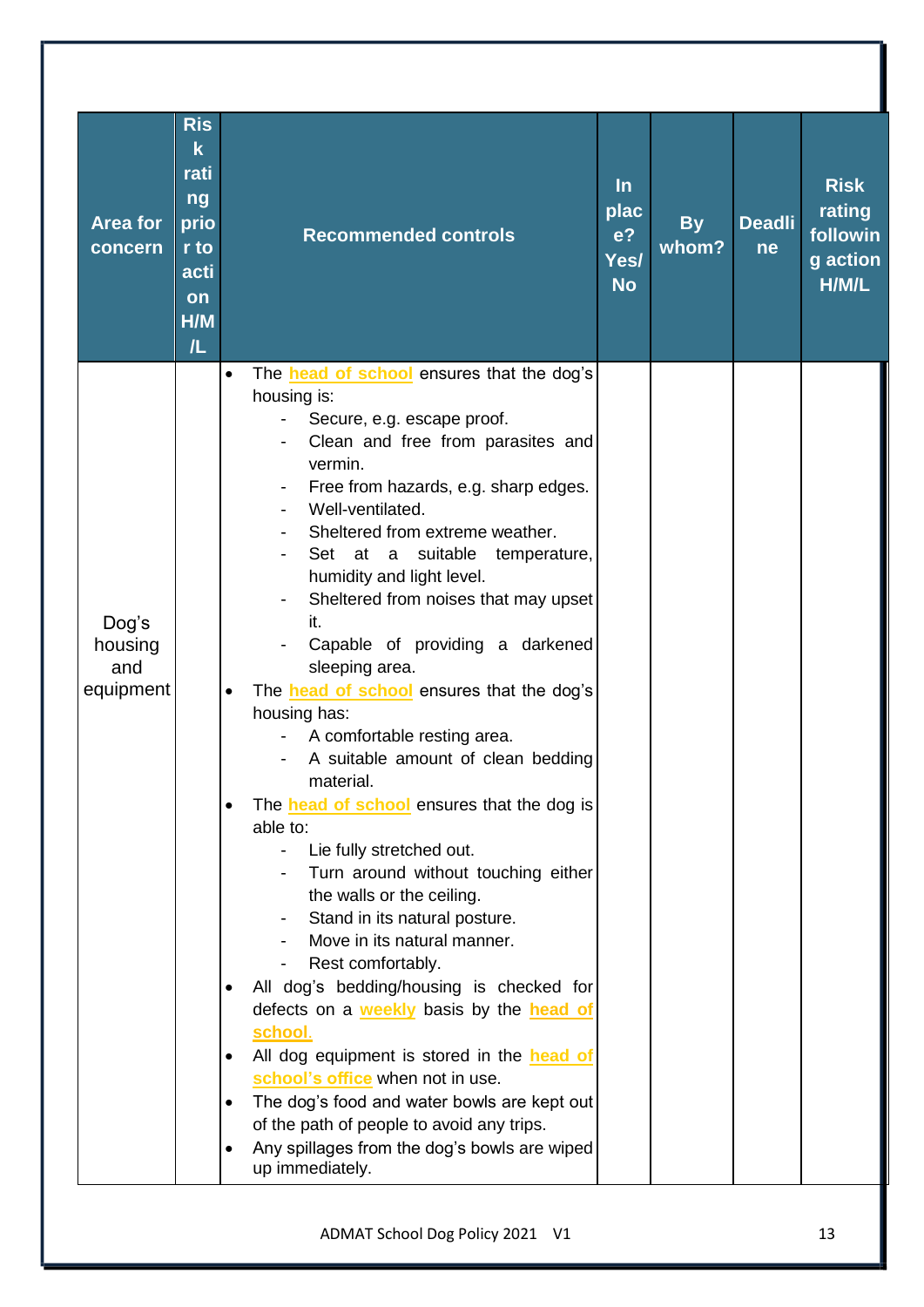| <b>Area for</b><br>concern                            | <b>Ris</b><br>$\mathbf k$<br>rati<br>ng<br>prio<br>r to<br>acti<br>on<br>H/M<br>/L | <b>Recommended controls</b>                                                                                                                                                                                                                                                                                                                                                                                                                                                                                                                                                                                                                                                                          | $\ln$<br>plac<br>e <sub>2</sub><br>Yes/<br><b>No</b> | <b>By</b><br>whom?        | <b>Deadli</b><br>ne | <b>Risk</b><br>rating<br>followin<br>g action<br>H/M/L |
|-------------------------------------------------------|------------------------------------------------------------------------------------|------------------------------------------------------------------------------------------------------------------------------------------------------------------------------------------------------------------------------------------------------------------------------------------------------------------------------------------------------------------------------------------------------------------------------------------------------------------------------------------------------------------------------------------------------------------------------------------------------------------------------------------------------------------------------------------------------|------------------------------------------------------|---------------------------|---------------------|--------------------------------------------------------|
| Allergies                                             | M                                                                                  | Pupils and staff known to have allergies to<br>$\bullet$<br>animals have restricted access to the dog.<br>All pupils, staff and visitors are advised not to<br>$\bullet$<br>touch their face after touching the dog.<br>All pupils, staff and visitors are advised to<br>$\bullet$<br>wash their hands thoroughly after touching<br>the dog.<br>A supply of antihistamine tablets is kept in the<br>$\bullet$<br>main office in case anyone has an allergic<br>reaction.<br>The head of school establishes whether<br>$\bullet$<br>parents have allergies to dogs, and activities<br>where parents may come into contact with the<br>dog, e.g. at a school performance, are<br>amended as necessary. | Y                                                    | <b>Liz</b><br><b>Davy</b> | 8.3.20<br>21        |                                                        |
| Phobias                                               | M                                                                                  | Pupils and staff known to have a phobia of<br>$\bullet$<br>dogs are given restricted access to the dog.<br>The dog is prohibited from roaming freely<br>around the school without the supervision of<br>the handler.<br>During busy times, such as breaks, the dog is<br>$\bullet$<br>kept in a safe and secure area away from any<br>commotion.                                                                                                                                                                                                                                                                                                                                                     |                                                      | Liz<br><b>Davy</b>        | 3.3.20<br>21        |                                                        |
|                                                       |                                                                                    | [New] Coronavirus (COVID-19)                                                                                                                                                                                                                                                                                                                                                                                                                                                                                                                                                                                                                                                                         |                                                      |                           |                     |                                                        |
| Awarenes<br>s of<br>policies<br>and<br>procedure<br>S |                                                                                    | ensures that all<br>The<br>head<br>of school<br>$\bullet$<br>appropriate staff, pupils and their parents, are<br>aware of and adhere to the following school<br>policies:<br><b>Social Distancing Policy</b><br><b>Infection Control Policy</b><br>The <b>head of school</b> considers whether it is<br>safe to resume therapy visits or sessions and<br>postpones them where necessary, e.g. if the<br>dog or their handler is unwell.                                                                                                                                                                                                                                                              | Ÿ                                                    | Liz<br><b>Davy</b>        | 8.3.20<br>21        |                                                        |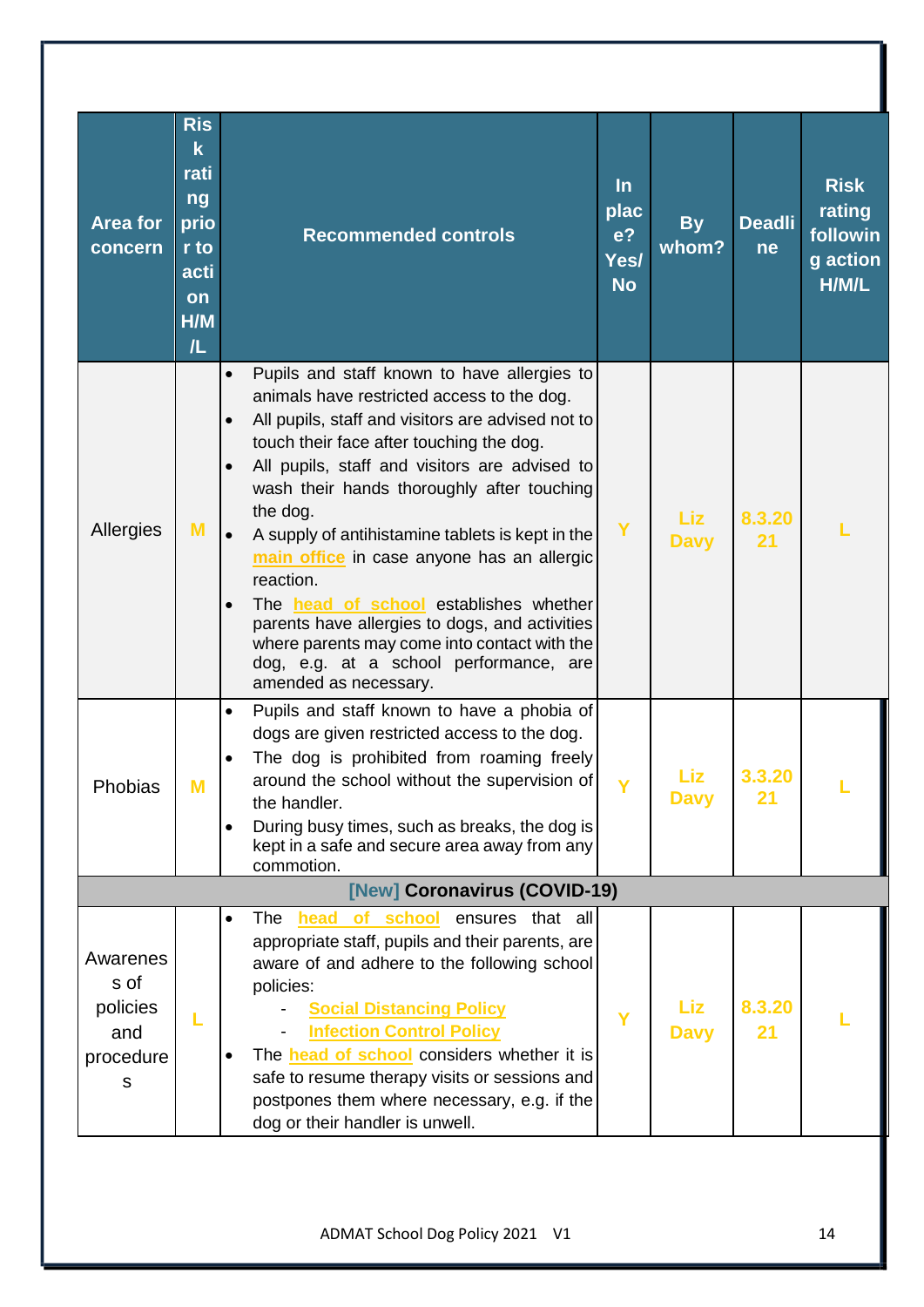| <b>Area for</b><br>concern     | <b>Ris</b><br>$\mathsf k$<br>rati<br>ng<br>prio<br>r to<br>acti<br>on<br>H/M<br>/L | <b>Recommended controls</b>                                                                                                                                                                                                                                                                                                                                                                                                                                                                                                                                                                                                                                                                                                                                                                                                                                                                                                                                                                                                                                                                                                                                                                                                                                                                                                                                                                                                                                                                                                                                                         | $\ln$<br>plac<br>e <sub>2</sub><br>Yes/<br><b>No</b> | <b>By</b><br>whom? | <b>Deadli</b><br>ne | <b>Risk</b><br>rating<br>followin<br>g action<br>H/M/L |
|--------------------------------|------------------------------------------------------------------------------------|-------------------------------------------------------------------------------------------------------------------------------------------------------------------------------------------------------------------------------------------------------------------------------------------------------------------------------------------------------------------------------------------------------------------------------------------------------------------------------------------------------------------------------------------------------------------------------------------------------------------------------------------------------------------------------------------------------------------------------------------------------------------------------------------------------------------------------------------------------------------------------------------------------------------------------------------------------------------------------------------------------------------------------------------------------------------------------------------------------------------------------------------------------------------------------------------------------------------------------------------------------------------------------------------------------------------------------------------------------------------------------------------------------------------------------------------------------------------------------------------------------------------------------------------------------------------------------------|------------------------------------------------------|--------------------|---------------------|--------------------------------------------------------|
| Dog's<br>health and<br>welfare |                                                                                    | The handler is aware of the symptoms that<br>$\bullet$<br>coronavirus could present in dogs and<br>monitors the dog's health at all times.<br>If the dog becomes unwell whilst at the<br>$\bullet$<br>school, the handler calls the vet and keeps<br>the dog away from pupils, staff and any<br>members of the public. Gloves and a face<br>covering are worn when caring for the dog.<br>If coronavirus is suspected, the handler<br>$\bullet$<br>arranges a test with the vet.<br>Visits and sessions are postponed if the dog<br>$\bullet$<br>unwell<br>has tested<br>or<br>positive<br>for<br>İS.<br>coronavirus, and the dog is kept at its<br>designated home until it has recovered.<br>If the handler presents symptoms of<br>$\bullet$<br>coronavirus or tests positive, they remain at<br>home with the dog for 10 days and restrict<br>contact with the dog as much as possible. If<br>they must interact with the dog, they wear a<br>face covering and gloves.<br>Visits and sessions resume only when all of<br>$\bullet$<br>the following criteria apply:<br>The dog has not shown symptoms<br>consistent with those of coronavirus<br>for at least 72 hours without medical<br>management<br>It has been 14 days since the dog's<br>last positive test<br>It has been 10 days since the<br>handler's symptoms began or, if no<br>symptoms were present, 10 days<br>since their positive test result<br>The dog is not wiped or sprayed with any<br>$\bullet$<br>disinfectants or chemicals that are not<br>for<br>animals.<br><b>Staff</b><br>approved<br>use<br>on | Y                                                    | Liz<br><b>Davy</b> | 3.3.20<br>21        |                                                        |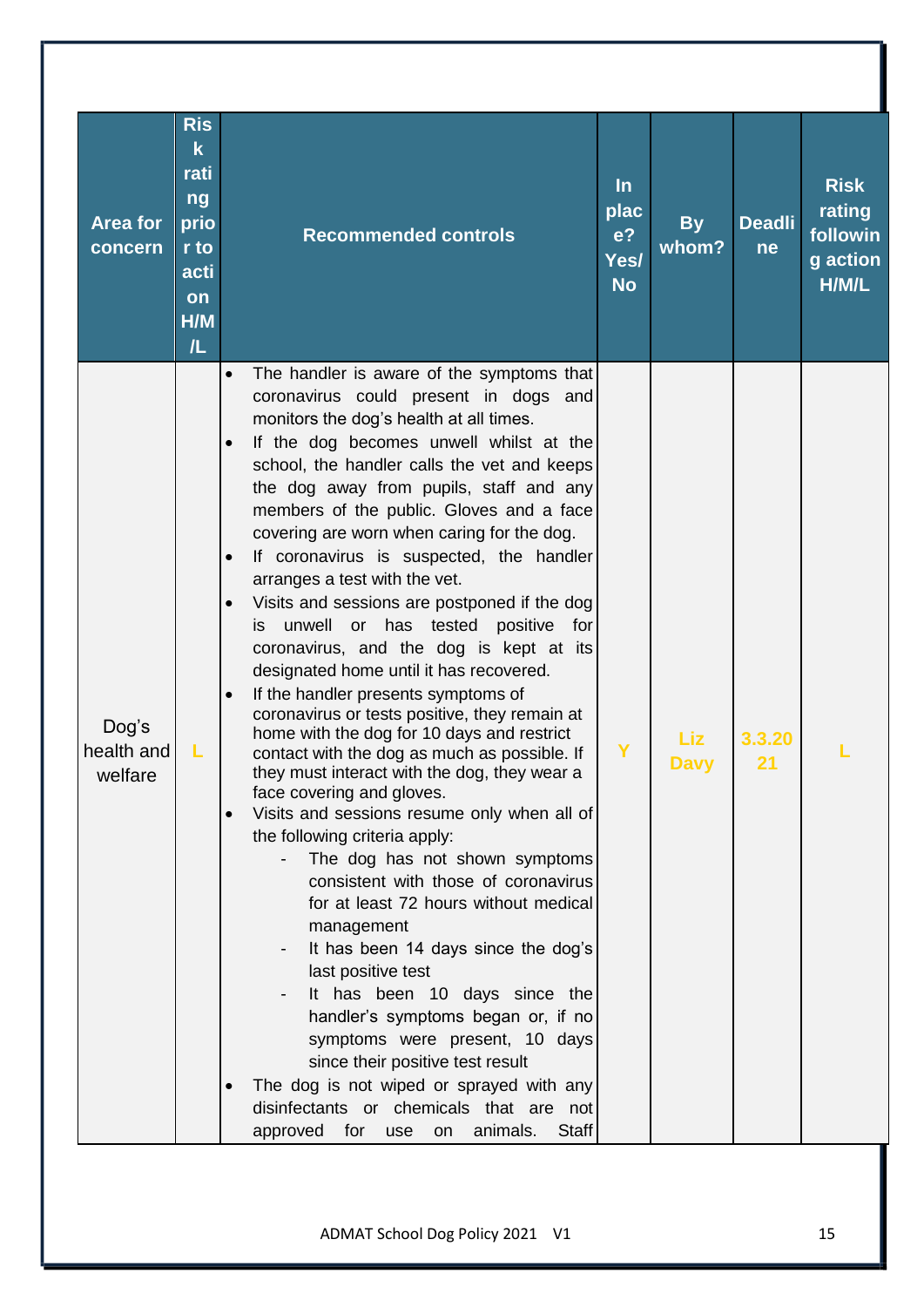| Area for<br>concern         | <b>Ris</b><br>$\mathbf k$<br>rati<br>ng<br>prio<br>r to<br>acti<br>on<br>H/M<br>/L | <b>Recommended controls</b>                                                                                                                                                                                                                                                                                                                                                                                                                                                                                                                                                                                                                                                                                                                                                                                                                                                                                                                                                                                                                                                                                                                                                                                                                                                                                                                                                                                             | $\ln$<br>plac<br>e <sup>2</sup><br>Yes/<br><b>No</b> | <b>By</b><br>whom?        | <b>Deadli</b><br><b>ne</b> | <b>Risk</b><br>rating<br>followin<br>g action<br>H/M/L |
|-----------------------------|------------------------------------------------------------------------------------|-------------------------------------------------------------------------------------------------------------------------------------------------------------------------------------------------------------------------------------------------------------------------------------------------------------------------------------------------------------------------------------------------------------------------------------------------------------------------------------------------------------------------------------------------------------------------------------------------------------------------------------------------------------------------------------------------------------------------------------------------------------------------------------------------------------------------------------------------------------------------------------------------------------------------------------------------------------------------------------------------------------------------------------------------------------------------------------------------------------------------------------------------------------------------------------------------------------------------------------------------------------------------------------------------------------------------------------------------------------------------------------------------------------------------|------------------------------------------------------|---------------------------|----------------------------|--------------------------------------------------------|
|                             |                                                                                    | understand that coronavirus is not known to<br>transfer via animal fur.<br>Face coverings are not put on the dog as this<br>$\bullet$<br>can cause harm.<br>The dog is not allowed to lick or give 'kisses'<br>to any individuals.                                                                                                                                                                                                                                                                                                                                                                                                                                                                                                                                                                                                                                                                                                                                                                                                                                                                                                                                                                                                                                                                                                                                                                                      |                                                      |                           |                            |                                                        |
| <b>Infection</b><br>control | L                                                                                  | Contact with the dog is limited only to those<br>$\bullet$<br>participating in the session or visit.<br>Sessions are limited to 2 pupils in addition to<br>$\bullet$<br>the handler and 1 member of school staff.<br>Where possible, groups are organised in line<br>$\bullet$<br>with the existing pupil bubbles used in school.<br>The handler and all participants wear a face<br>$\bullet$<br>covering throughout the duration of the visit or<br>session.<br>Before and after each contact with the dog,<br>$\bullet$<br>the handler and all individuals wash their<br>hands – individuals do not touch any part of<br>their face with unwashed hands.<br>Handlers and children should only touch the<br>$\bullet$<br>dog with their hands.<br>Individuals who are, or have been, displaying<br>$\bullet$<br>symptoms of coronavirus do not come into<br>contact with the dog until they have fully<br>recovered.<br>Individuals who have weakened immune<br>$\bullet$<br>systems are advised to stay away from the<br>dog; however, if contact is necessary, they<br>wear a face covering at all times.<br>The handler and the dog stay six feet away<br>$\bullet$<br>from others where possible - the allocated<br>room is adjusted to accommodate this.<br>The handler and the dog do not move around<br>$\bullet$<br>the school during busy times and stay within<br>their allocated room as much as possible. | Y                                                    | <b>Liz</b><br><b>Davy</b> | 3.3.20<br>21               |                                                        |